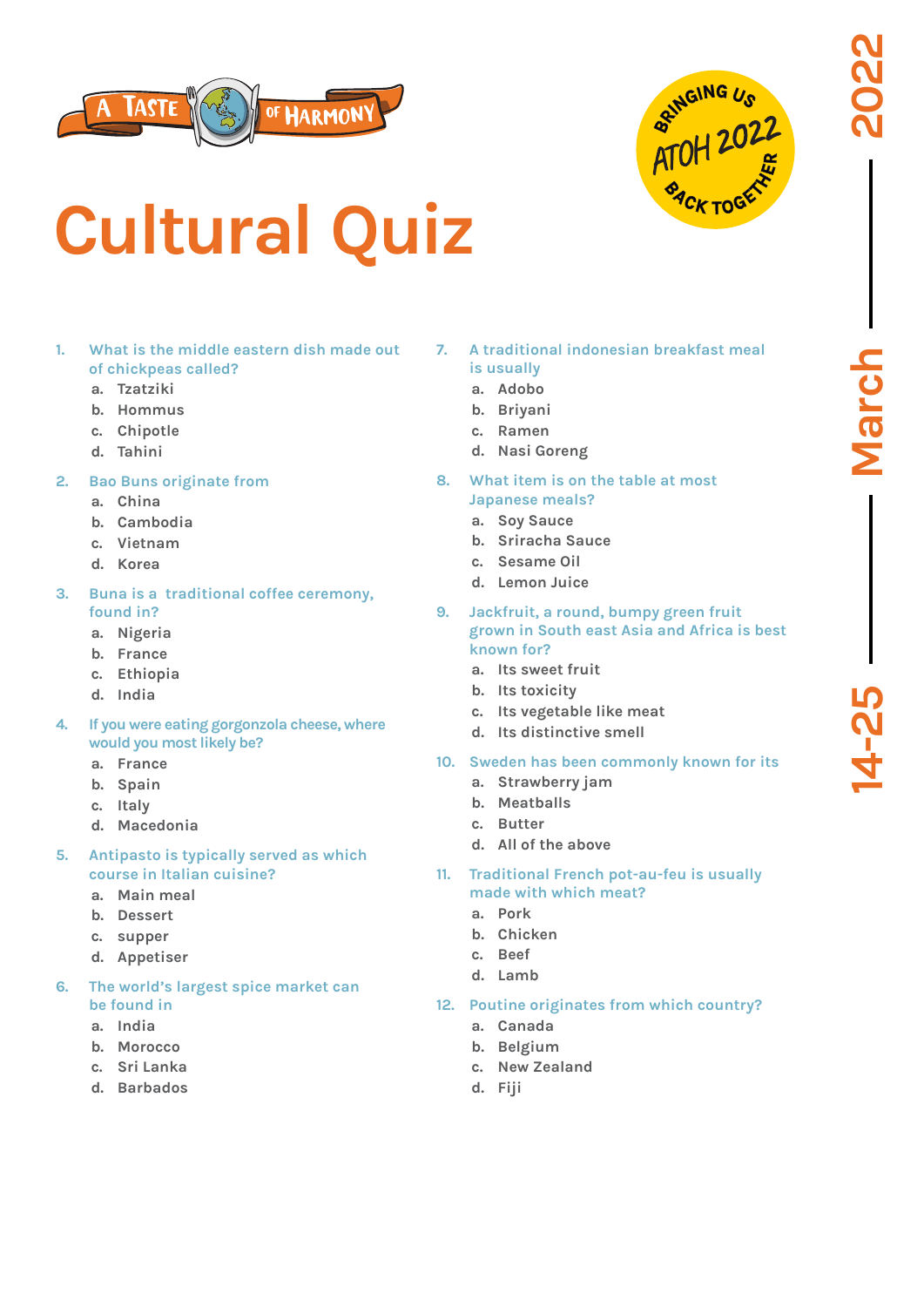**Marcl** 

йч<br>Ч





#### **13. In which of these countries would you enjoy Dosa for breakfast?**

- **a. Turkey**
- **b. Lebanon**
- **c. Iran**
- **d. India**
- **14. What is the staple food of one third of the world's population?**
	- **a. Lentils**
	- **b. Rice**
	- **c. Apples**
	- **d. Pasta**

## **15. What is Kimchi?**

- **a. A type of noodle**
- **b. Fermented meat**
- **c. Fermented vegetable**
- **d. A type of spice**
- **16. Traditional Ghaninan Fufu is made from**
	- **a. Rice and Lentils**
	- **b. Pounded Cassava and Plantain**
	- **c. Purple Sweet Potatoes**
	- **d. Turnips**
- **17. Which of these foods is not Latin American?**
	- **a. Paella**
	- **b. Empanada**
	- **c. Tamales**
	- **d. Ceviche**
- **18. Nikkei food is a combination of which two global cuisines?**
	- **a. Japanese-Peruvian**
	- **b. Mexican-Colombian**
	- **c. French-Chinese**
	- **d. Moroccan-Jamaican**